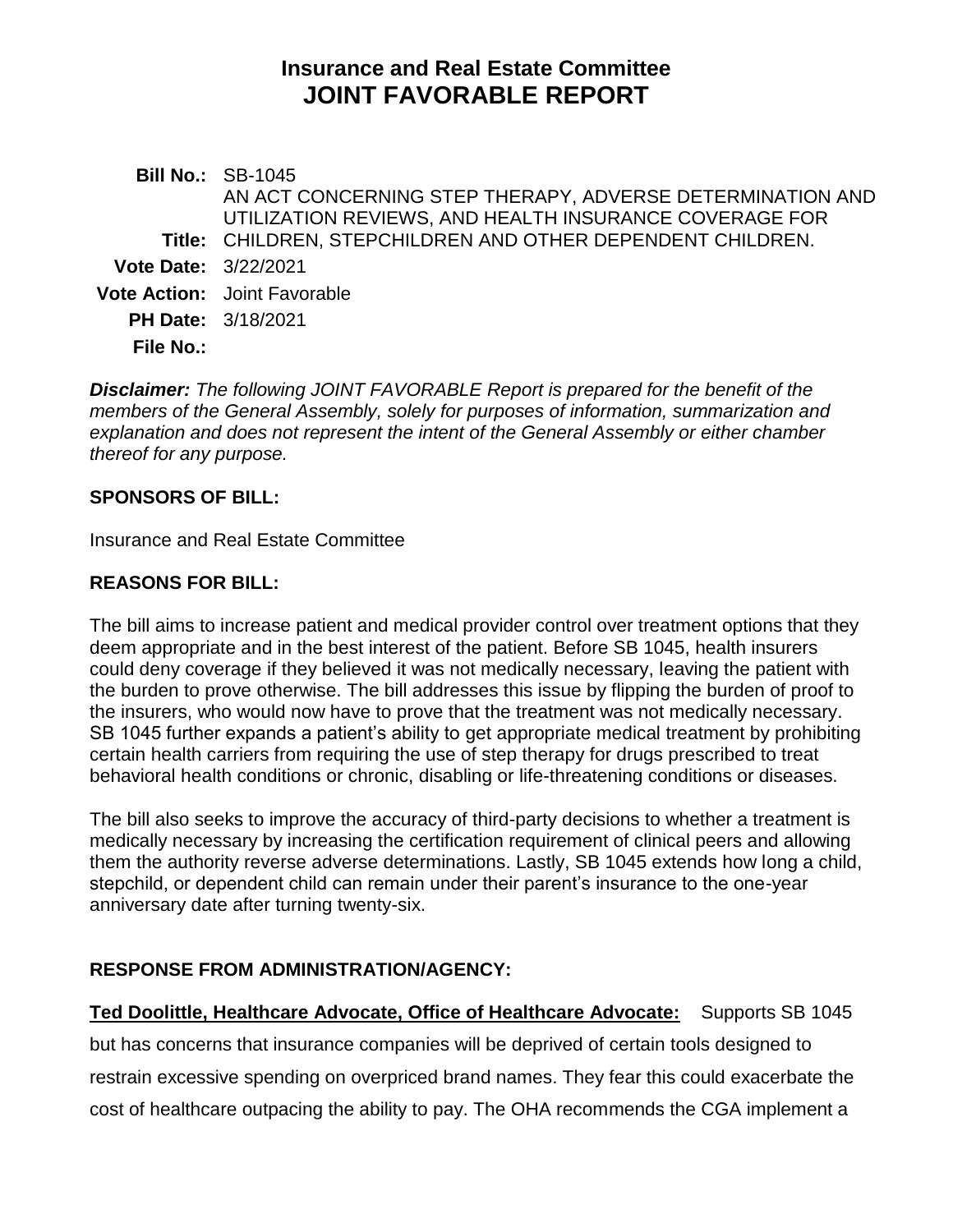more targeted approach that eliminates step therapy only for those conditions where the negative impacts clearly outweigh the economic benefits.

# **NATURE AND SOURCES OF SUPPORT:**

**Connecticut Hospital Association:** Sections 6 and 7 of SB 1045 will help temper the overuse of utilization management processes by putting healthcare decisions back in the hands of patients and providers rather than health insurance companies.

**Connecticut Psychiatric Society:** Support SB 1045 limiting the utilization of step-therapy because they believe it is not fair and harmful to patients. They also support making the people who determine if the care was medically necessary as qualified as the doctors who are rendering the care. Lastly, they support the amendment that flips the burden to the insurer to demonstrate how the care is not medically necessary. They believe SB 1045 will allow physicians to provide better care to their patients.

**Connecticut State Medical Society:** Health insurer's administrative hurdles commonly delay access to care for patients and serve as impositions into the patient-physician relationship and decision-making process. CSMS is strongly supportive of these amendments that would severely limit the circumstances in which health insurers can utilize step therapy. Supports the revises to the definition of a "clinical peer", however, they recommend further changes to require a clinical peer to hold a license in Connecticut and to have a doctorate or medical degree. Overall, SB 1045 provides changes to the Connecticut General Statues that will help physicians provide better care to their patients.

**Hartford Health Care:** Supports SB 1045 because it, among other things, would limit the use of step therapy; flip the burden of proving medical necessity from the provider to the insurance plan, so that services would be presumed medically necessary unless a carrier proves otherwise; and makes changes to the definition and role of a clinical peer in adverse determinations and utilization review.

**Kathleen Flaherty, Executive Director, Connecticut Legal Rights Project**: Step therapy and prior authorizations make it difficult for people who are trying to manage chronic illnesses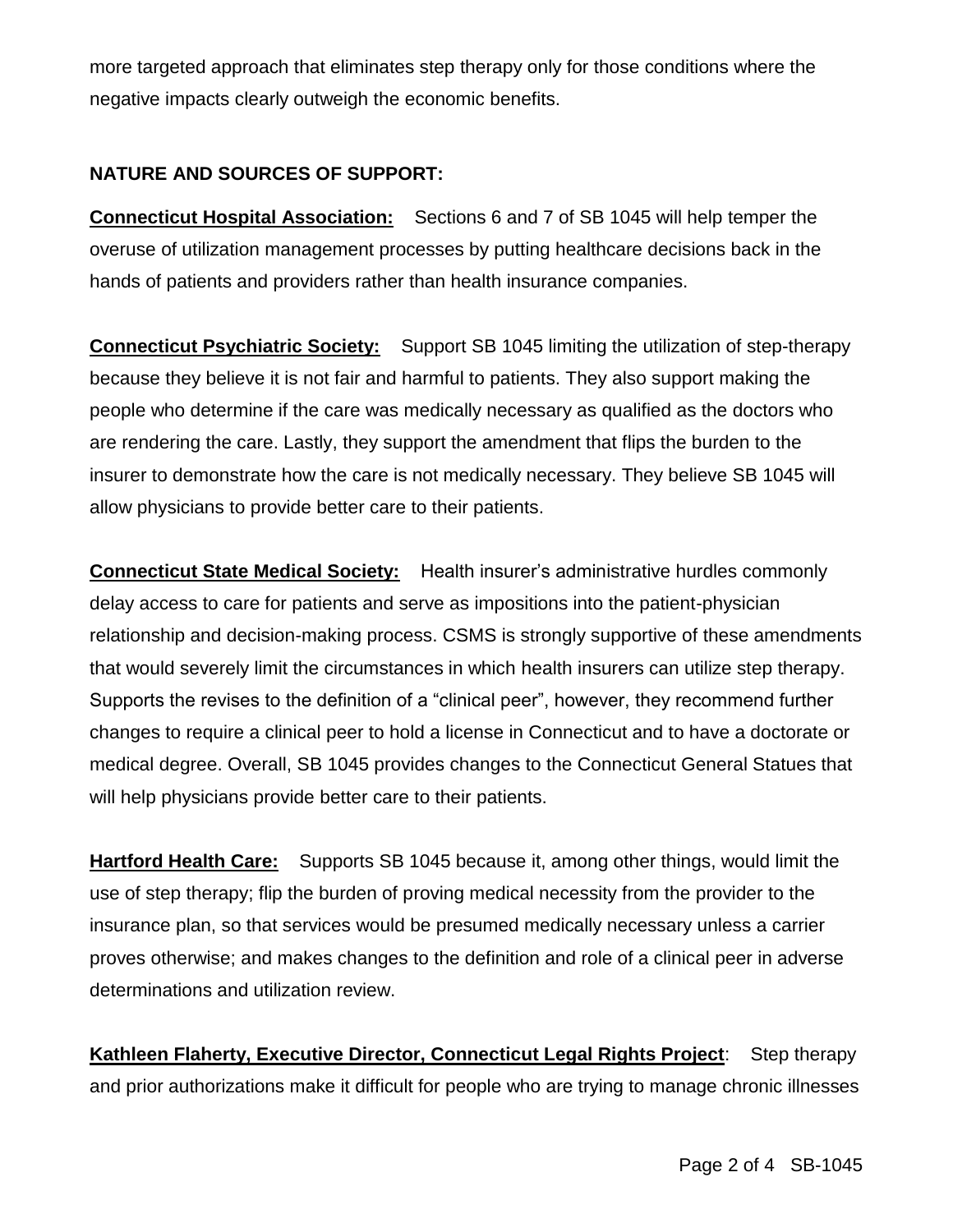and behavioral health conditions effectively to do so quickly. These policies hurt people, and SB 1045 is an important bill that will address these issues and increase access to health care.

**Martin M. Looney, Senator, Connecticut General Assembly:** SB 1045 would provide a number of innovative protections for patients. He supports switching the burden of proof to the insurers because they possess the relevant information and would not be as able to interfere with medical decisions they are not qualified to make. He believes the bill will also strengthen patient protections against the insurers use of step therapy, which has prevented patients from receiving appropriate treatment from their healthcare provider. He supports the refined definition of "clinical peer" in the appeal process for adverse determinations because it will lead to more accurate and appropriate determinations that will benefit all parties. Sen. Looney also believes SB 1045 allowing children to remain on their parent's health insurance through the end of the year after turning twenty-six levels the playing field to what is already done by a lot of insurers.

**Michelle Carpino Cook, Representative, Connecticut General Assembly:** Individuals with serious behavioral health needs have complex medical histories and should not be met with counterintuitive hurdles when trying to access the appropriate medication. She supports SB 1045 because it prevents insurance companies from requiring a prior authorization or step-up mandate that can cause detrimental health consequences.

**Ted Doolittle, Healthcare Advocate, Office of Healthcare Advocate:** Supports SB 1045 but has concerns that insurance companies will be deprived of certain tools designed to restrain excessive spending on overpriced brand names. They fear this could exacerbate the cost of healthcare outpacing the ability to pay. The OHA recommends the CGA implement a more targeted approach that eliminates step therapy only for those conditions where the negative impacts clearly outweigh the economic benefits.

**The Connecticut Society of Eye Physicians:** Supports SB 1045 because it will improve access to prescription medications that are in the best interest of the patient. It will allow physicians to make medical decisions that improve the quality of life for these individuals and help achieve optimal outcomes.